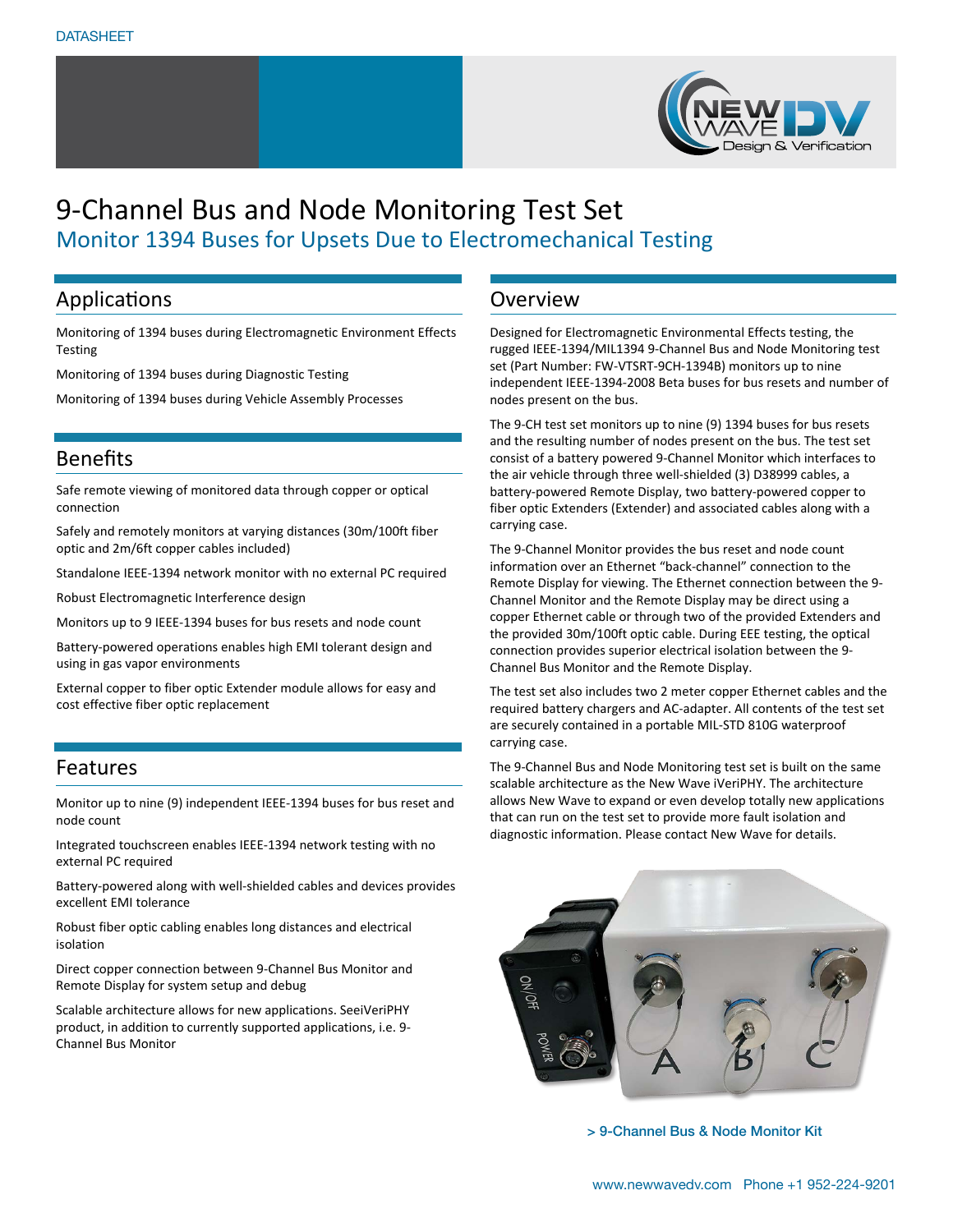

> Remote Display Connection Application

## Functional Description

While conducting tests, IEEE-1394 bus resets and failed communication between devices on the network are key indicators the network is encountering signal integrity problems. During normal operation, when the network has stabilized after initial power up, an IEEE-1394 bus reset should never occur. Therefore, when external stimulus (external to the 1394 bus) causes the bus to observe bus resets or node count changes, this indicates the bus shielding is susceptible to external radiated emissions stimulus at specific power/frequency level.

Given the harsh Electromagnetic Interface environment the 9-Channel Bus and Node Monitoring test set was designed to operate in, optically isolating the 9-Channel Bus Monitor from the Remote Display was required to protect both the user and the integrity of the system. One of the battery powered Copper to Optical Extenders connects to the 9- Channel Monitor via 2-meter copper Ethernet cable and the second connects to the Remote display using the second 2-meter copper Ethernet cable. The two Extenders connect to each other through the 30M fiber optic cable.

When short, less-isolated connections between the 9-Channel Bus Monitor and the Remote Display is desired, the provided 2-meter copper Ethernet cables can be used. When longer isolated connections between the 9-Channel Bus Monitor and the Remote Display is desired, the user can use the 2-meter copper Ethernet cables to connect to the battery powered Copper to Optical Extenders to both the 9-Channel Bus Monitor and the Remote Display and connect the 30 Meter fiber optic cable between the two Extenders.

All devices in the 9CH-BNM test set can be battery powered. The 9- Channel Bus Monitor's battery is removable and is charged externally. The batteries in the Remote Display and both Extenders are not removable and are charged in the device.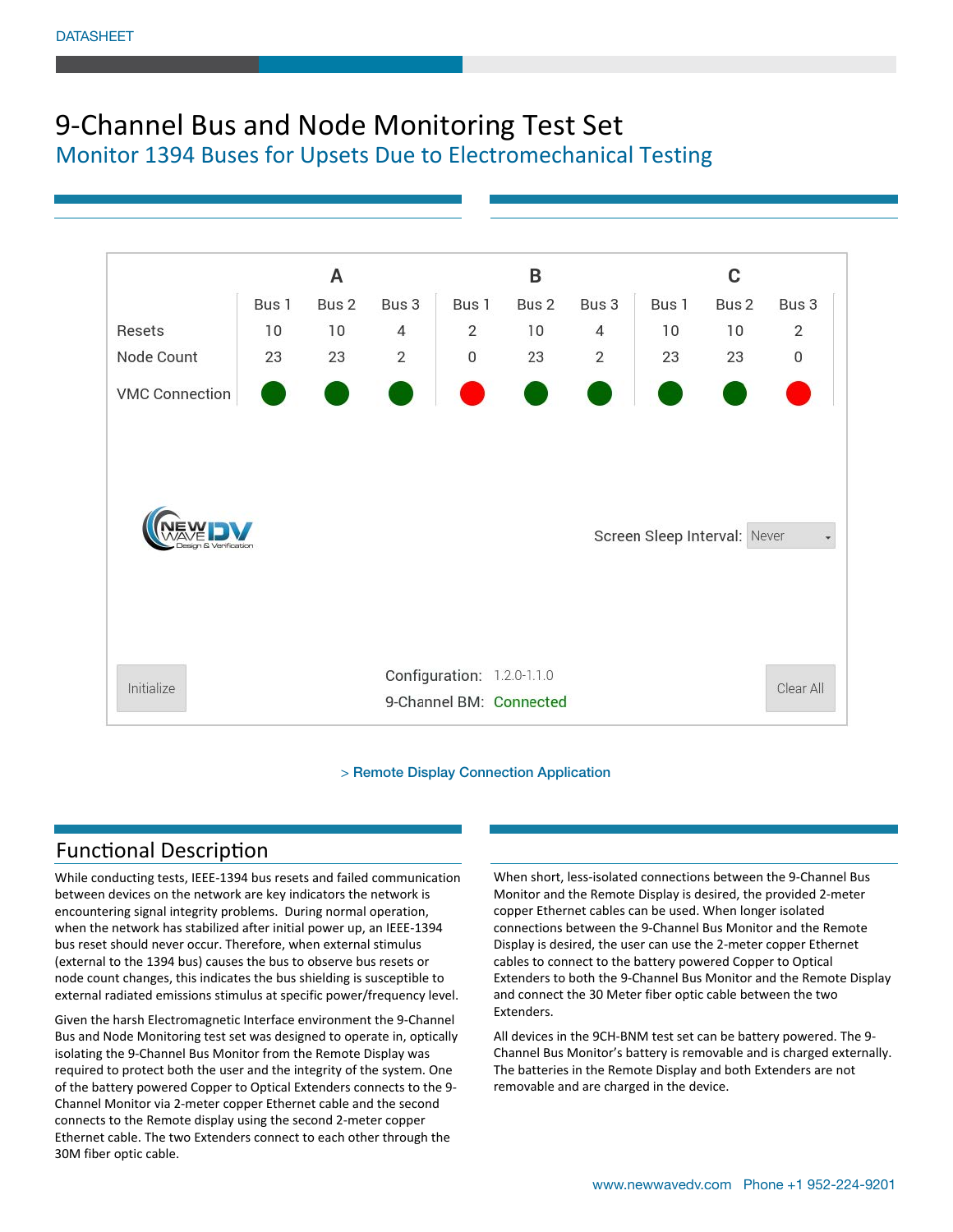



#### > Example Connection Block Diagram

## Functional Description (cont.)

The test set devices and air vehicle connectivity and test functions are controlled through the Remote Display. The user can verify the connection of the 9-Channel Bus Monitor to the Remote Display by observing the 9-Channel Bus Monitor Connected indicator on the Remote Display application. Once the connection between the Remote Display and the 9-Channel Bus Monitor is established, the user can then verify 9-Channel Bus Monitor connections to the air vehicle are active by observing the VMC Connection indicators for all 9 buses on the Remote Display application.

After the expected air vehicle connections are established, the test is ready to monitor. Once the air vehicle is ready to begin testing, the user selects the "Clear All" button to reset the bus reset counter (Resets) back to zero. The user then observes the Resets and Node Count for changes while the test is being run.

At the end of the test the user can compare the number of Resets and Node Count observed by the test set with the expected values. If the number of Resets is greater than the expected values, the test fails. Additionally, if the number of Nodes found is less than the expected number the test also fails.